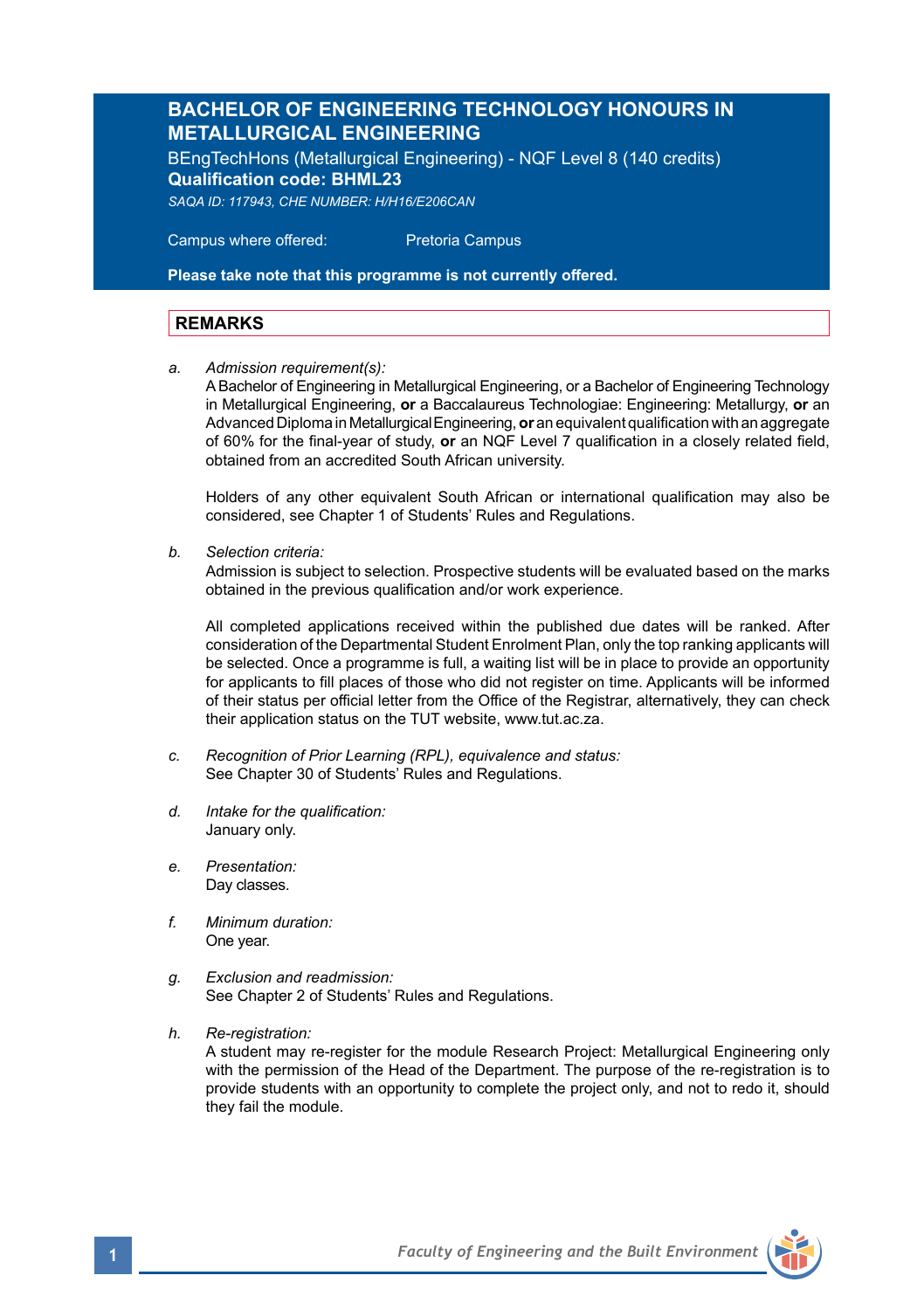# **CURRICULUM ATTENDANCE Modules are offered as determined by the Head of the Department. CODE MODULE NQF-L CREDIT** RMY108S Research Project: Metallurgical (8) (30) Engineering RMY118R Research Project: Metallurgical (8) (0) Engineering (re-registration) (semester module, see paragraph h) **FIRST SEMESTER** DAN118S Data Analysis (8) (10) OTY118S Optimisation Theory (8) (15) REL118S Research Methodology (8) (10)<br>SMG118S Sustainable Management (8) (10) SMG118S Sustainable Management (8) SYD118S System Dynamics (8) (15) **SECOND SEMESTER** EME118S Engineering Metallurgy (8) (15)<br>EXM118S Extractive Metallurgy (8) (15) Extractive Metallurgy (8) (15)<br>Metallurgical Processes and (8) (15) MPG118S Metallurgical Processes and Plant Design **plus one of the following modules:** CTS116S Contracts (6) (5)<br>EGU116S Engineering Education (6) (5) EGU116S Engineering Education<br>
FPY116S Energy Economics and Energy Economics and Policy (6) (5) ETN116S Entrepreneurship (6) (5)<br>IBO116S International Business (6) (5) International Business (6) (5) **Communication** IND116S Industrial Design (6) (5)<br>ITR116S Intellectual Property (6) (5) Intellectual Property (6) TOTAL CREDITS FOR THE QUALIFICATION: **140**

# **MODULE INFORMATION (OVERVIEW OF SYLLABUS)**

The syllabus content is subject to change to accommodate industry changes. Please note that a more detailed syllabus is available at the Department or in the study quide that is applicable to a particular module. At time of publication, the syllabus content was defined as follows:

## **C**

# **CONTRACTS (CTS116S) CONTINUOUS ASSESSMENT**

## *(Module custodian: Department of Civil Engineering)*

The place of the law of contract; Concept of contract; Requirements of valid contracts; Mistakes, duress, misrepresentation and undue influence; Valid, void and voidable contracts; Termination of contracts; Remedies available to affected parties; Legal rules. (Total notional time: 50 hours)

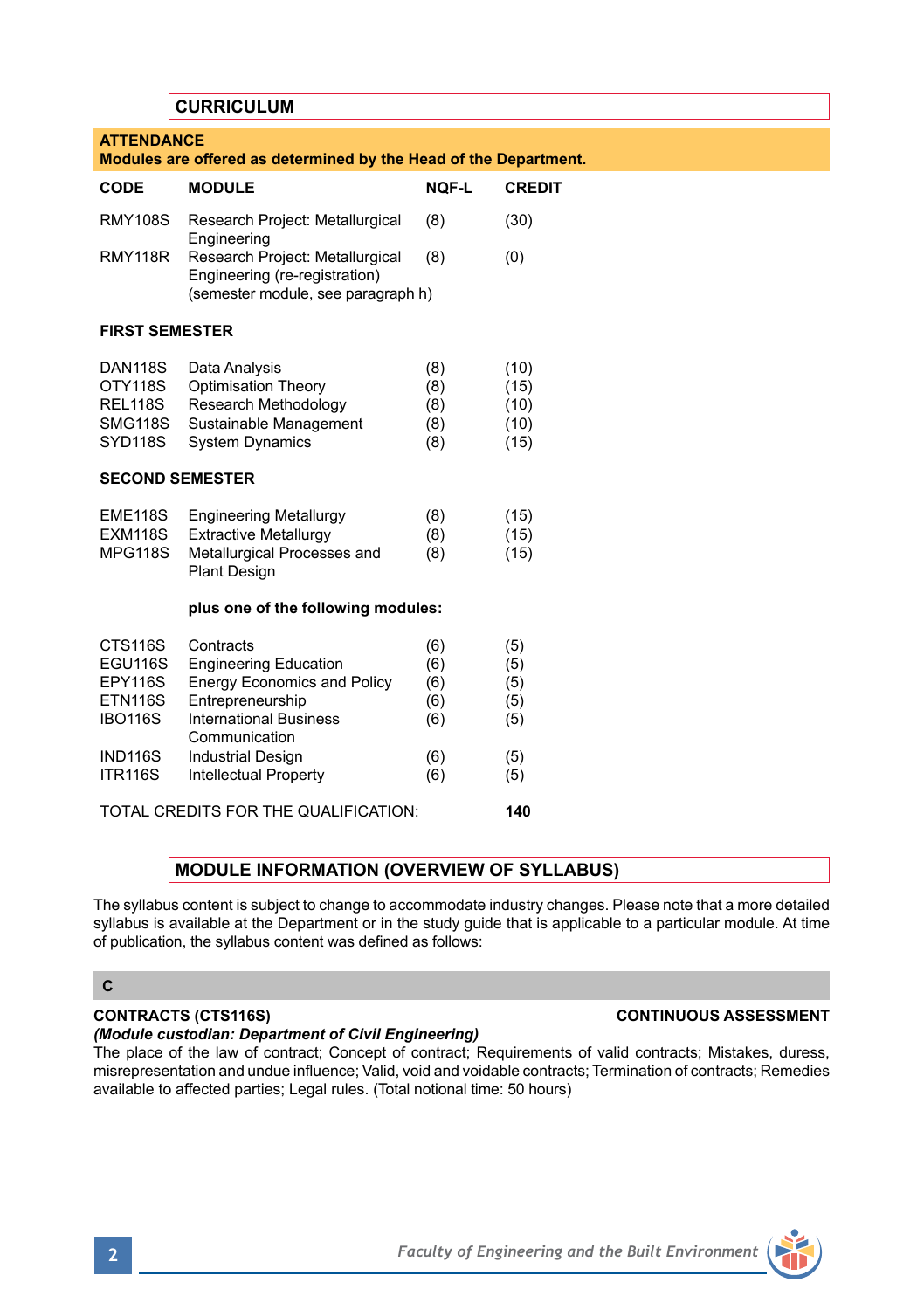## *(Module custodian: Department of Electrical Engineering)*

Exploring data; Describing the distribution of a simple variable; Finding relationships amongst variables; Probability and decision making under uncertainty: Probability and probability distribution: Normal, binomial, poisson and exponential distributions; Statistical inference; Sampling and sampling distributions; Confidence interval estimation; Hypothesis testing; Regression analysis; Regression analysis - estimating relationships. (Total notional time: 100 hours)

#### **E**

# **ENERGY ECONOMICS AND POLICY (EPY116S) CONTINUOUS ASSESSMENT**

*(Module custodian: Department of Electrical Engineering)* Energy management; Energy accounting; Energy systems and renewable energy. (Total notional time: 50 hours)

# **ENGINEERING EDUCATION (EGU116S) CONTINUOUS ASSESSMENT**

# *(Module custodian: Department of Chemical, Metallurgical and Material Engineering)*

Higher education environment; Teaching and learning methods; Assessment; Lecture planning and design. (Total notional time: 50 hours)

# **ENGINEERING METALLURGY (EME118S) 1 X 3-HOUR PAPER**

*(Module custodian: Department of Chemical, Metallurgical and Material Engineering)* Principles of physical metallurgy; Failure analysis; Metallurgical analysis; Mechanical metallurgy; Foundry

technology; Corrosion; Welding processes and engineering; Design of welded structures; Fabrication engineering. (Total notional time: 150 hours)

# **ENTREPRENEURSHIP (ETN116S) CONTINUOUS ASSESSMENT**

## *(Module custodian: Department of Civil Engineering)*

Entrepreneurship and entrepreneurial characteristics; Steps to establish a business; Forms of business ventures; Funding options in business; Business plans. (Total notional time: 50 hours)

# **EXTRACTIVE METALLURGY (EXM118S) 1 X 3-HOUR PAPER**

*(Module custodian: Department of Chemical, Metallurgical and Material Engineering)*

Review on mineral processing; Metallurgical thermodynamics; Applied concept of sampling; Ferrous and nonferrous metallurgy; Extraction solution chemistry - mechanisms and processes; Auxiliary operations; Plant practice and material handling. (Total notional time: 150 hours)

### **I**

# **INDUSTRIAL DESIGN (IND116S) CONTINUOUS ASSESSMENT**

## *(Module custodian: Department of Architecture and Industrial Design)*

Design thinking; Design, make, test, refine; Business model canvas; Costing and break-even graphs; Spin outs and licensing. (Total notional time: 50 hours)

# **INTELLECTUAL PROPERTY (ITR116S) CONTINUOUS ASSESSMENT**

# *(Module custodian: Department of Industrial Engineering)*

Disclosure analysis; Novelty assessment; IP forms; Methods of protecting IP; IP laws/legislations; Patent protection strategies; Commercialisation of IP (route to market). (Total notional time: 50 hours)

#### **INTERNATIONAL BUSINESS COMMUNICATION (IBO116S) CONTINUOUS ASSESSMENT**  *(Module custodian: Department of Applied Languages)*

Introduction to the language of choice (culture, sounds, syllables and words); Introducing oneself; Formation of simple sentences; Greeting/address forms (work/industry); Business protocol in chosen language (organogram). (Total notional time: 50 hours)

# **DATA ANALYSIS (DAN118S) CONTINUOUS ASSESSMENT**